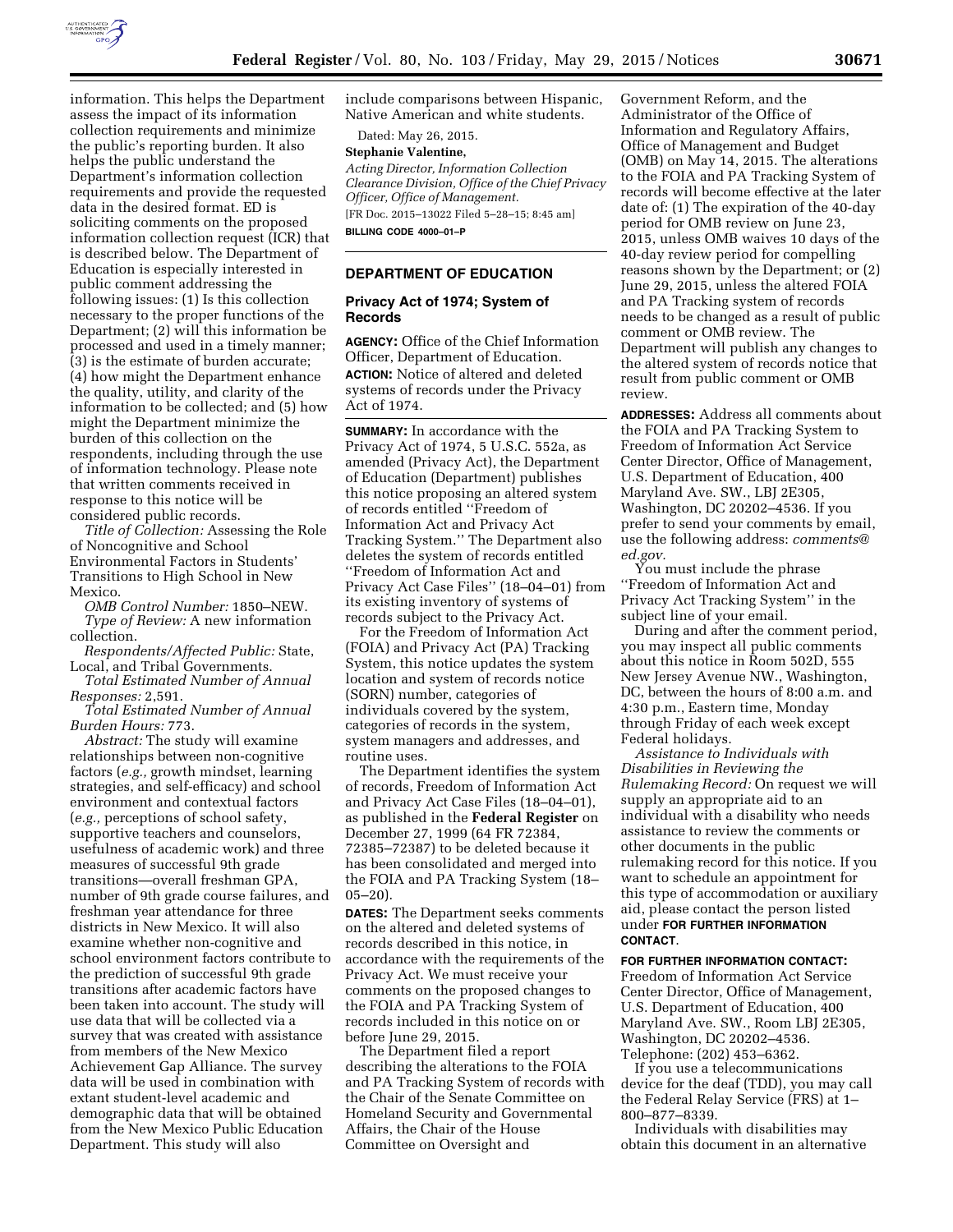format (*e.g.,* braille, large print, audiotape, or computer diskette) on request to the contact person listed in the above paragraph.

## **SUPPLEMENTARY INFORMATION:**

#### **Introduction**

The Privacy Act (5 U.S.C. 552a(e)(4) and (11)) requires the Department to publish in the **Federal Register** this notice of an altered system of records. The Department's regulations implementing the Privacy Act are contained in the Code of Federal Regulations (CFR) in 34 CFR part 5b.

The Privacy Act applies to any record about an individual that is maintained in a system of records from which individually identifying information is retrieved by a unique identifier associated with each individual, such as a name or social security number (SSN). The information about each individual is called a ''record,'' and the system, whether manual or computer-based, is called a ''system of records.''

The Privacy Act requires each agency to publish notices of systems of records in the **Federal Register** and to prepare and send reports to the Administrator of the Office of Information and Regulatory Affairs, OMB whenever the agency publishes a new or altered system of records. Each agency is also required to send copies of the report to the Chair of the Senate Committee on Homeland Security and Governmental Affairs and the Chair of the House of Representatives Committee on Oversight and Government Reform. These reports are included to permit an evaluation of the probable effect of the proposal on the privacy rights of individuals.

Since the last publication of the FOIA and PA Tracking System of records in the **Federal Register** on June 4, 1999 (64 FR 30106, 30119–22), a number of changes have been identified that are needed to update and accurately depict the current state of the system of records.

The changes in the attached notice for the FOIA and PA Tracking System are numerous.

First, the system location has been updated to reflect the relocation of the Department's data center; to change its numbering from 18–04–02 to 18–05–20, and change the system location from the Office of the Chief Information Officer (CIO) to the Office of Management (OM).

Second, the paragraph in the notice describing the categories of individuals covered by the system is being updated to include individuals who have submitted requests for FOIA administrative appeals; individuals whose requests for records have been referred to the Department by other

agencies; individuals who are the subject of such requests, appeals; and/ or personnel assigned to handle such requests and appeals.

Third, the paragraph in the notice describing the categories of records contained in the system originally stated that copies of requested records were not maintained in the system. This notice is updating the categories of records in the system to state that copies of requested records are maintained in the system. In addition, the categories of records in the system have been updated to include the following records and related correspondence on individuals: requester's name, address, telephone number, email address, amount of fees paid and payment delinquencies, if any; the original requests and administrative appeals, responses to such requests and appeals, all related memoranda, correspondence, notes, and other related or supporting documentation, summary of log, and in some instances, copies of requested records and records under administrative appeal.

Fourth, the routine uses of records maintained in the system have been updated and two new routine uses will be added.

The Department proposes to revise routine use (3)(a)(iii) ''Litigation and Alternative Dispute Resolution (ADR) Disclosures'' to permit the Department to disclose certain records from this system to the parties described in routine use paragraphs (3)(b) ''Disclosure to the Department of Justice (DOJ),'' (3)(c) ''Administrative Disclosures," and (3)(d) "Parties, Counsel, Representatives, and Witnesses'' for any Department employee in his or her individual capacity if the DOJ has been requested to provide or arrange for representation of the employee. This proposed routine use is compatible with this system of records because it will allow the Department to disclose records from this system of records as needed to obtain legal representation for Department employees.

The Department proposes to revise routine use (6) ''Labor Organization Disclosure'' to permit the Department to disclose records from this system to an arbitrator to resolve disputes under a negotiated grievance procedure or to officials of labor organizations recognized under 5 U.S.C. chapter 71 when relevant and necessary to their duties of exclusive representation. This proposed routine use is compatible with this system of records because it will permit the Department to fulfill its statutory obligation to allow a labor organization to perform its duties of

exclusive representation and it will permit the disclosure of records to arbitrators as needed to resolve disputes pursuant to negotiated grievance procedures.

The Department also proposes to revise routine use (7) ''Freedom of Information Act (FOIA) and Privacy Act Advice Disclosure'' to permit the Department to disclose records from this system to the Department of Justice and OMB if the Department concludes that disclosure is desirable or necessary in determining whether particular records are required to be disclosed under the FOIA or the Privacy Act. This proposed routine use is compatible with the purposes of this system because it will permit the Department to obtain counsel necessary to ensure that individual privacy rights are protected and FOIA requirements are met and followed.

The Department proposes to add a new, routine use (13) ''Disclosure in the Course of Responding to a Breach of Data'' to permit the Department to disclose records from this system to appropriate agencies, entities, and persons when: (a) The Department suspects or has confirmed that the security or confidentiality of information in the system of records has been compromised; (b) the Department has determined that as a result for the suspected or confirmed compromise there is a risk of harm to economic or property interests, identity theft or fraud, or harm to the security or integrity of this system or other systems or programs (whether maintained by the Department or another agency or entity) that rely upon the compromised information; and (c) the disclosure made to such agencies, entities, and persons is reasonably necessary to assist in connection with the Department's efforts to respond to the suspected or confirmed compromise and prevent, minimize, or remedy such harm. This proposed routine use is compatible with the purposes of the system because it will permit the Department to take appropriate steps in response to a breach of personally identifiable information that is maintained in this system and to abide by the requirements relating to a breach of personally identifiable information that are set forth in OMB Memorandum 07–16 ''Safeguarding Against and Responding to the Breach of Personally Identifiable Information.''

The Department proposes to add a new, routine use (14) ''Disclosure to National Archives Records Administration, Office of Government Information Services (OGIS),'' to the extent necessary to fulfill its responsibilities in 5 U.S.C. 552(h), to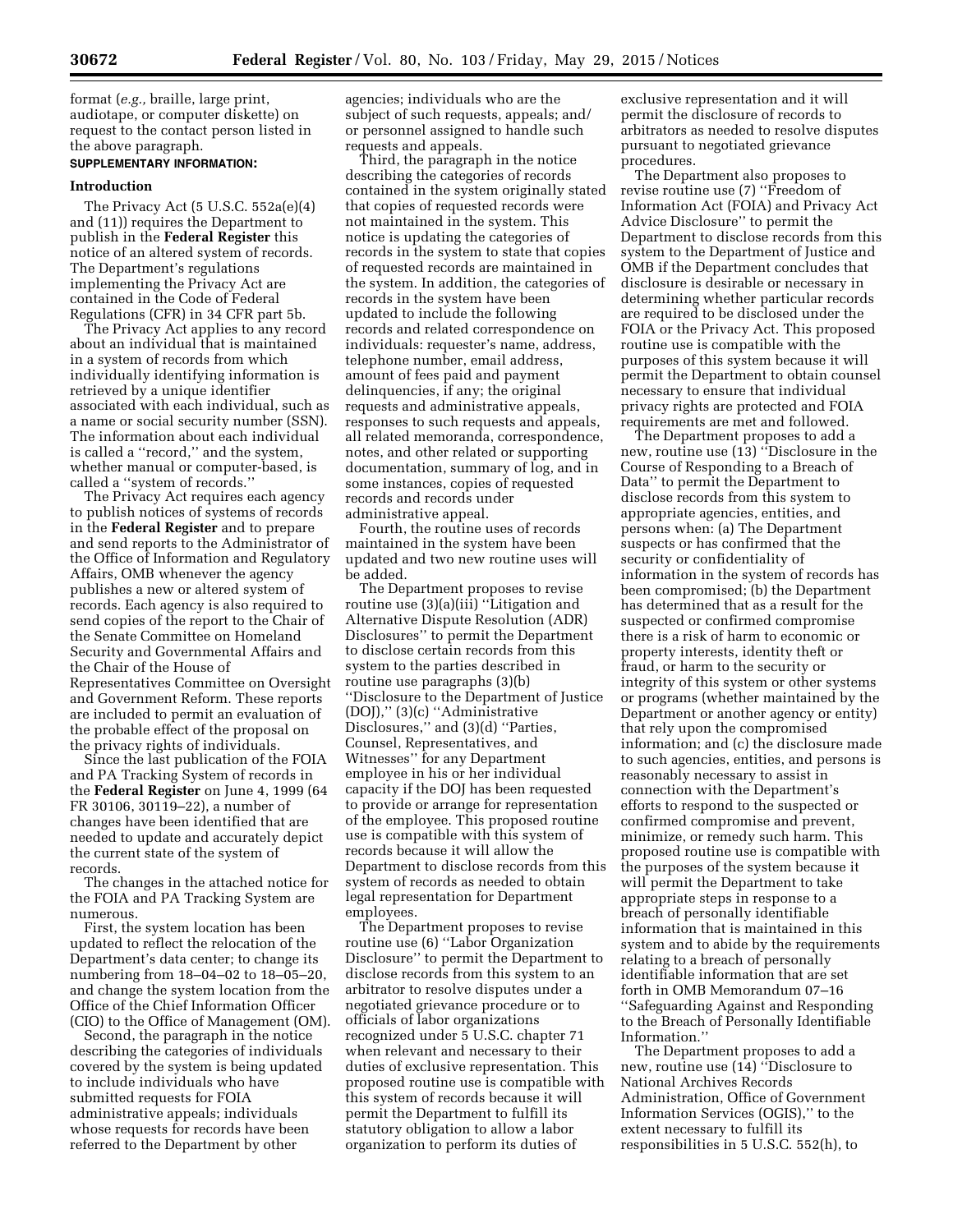review administrative agency policies, procedures and compliance with the Freedom of Information Act (FOIA), and to facilitate OGIS' offering of mediation services to resolve disputes between persons making FOIA requests and administrative agencies.

Fifth, the policies and practices for storing, retrieving, accessing, retaining, and disposing of records in the system have been updated to include storage of data in a computer database, because the original FOIA and PA Tracking System notice omitted this. Further, the retention and disposal policy has been updated to comply with the General Records Schedule (GRS) approved by NARA.

Sixth, the description of safeguards has been updated to include additional security measures that have been put in place.

Finally, the Department updated the description of the system managers and their addresses to reflect minor changes in addresses.

#### **Electronic Access to This Document**

The official version of this document is the document published in the **Federal Register**. Free Internet access to the official edition of the **Federal Register** and the Code of Federal Regulations is available via the Federal Digital System at: *[www.gpo.gov/fdsys.](http://www.gpo.gov/fdsys)*  At this site you can view this document, as well as all other documents of this Department published in the **Federal Register**, in text or Adobe Portable Document Format (PDF). To use PDF you must have Adobe Acrobat Reader, which is available free at the site.

You may also access documents of the Department published in the **Federal Register** by using the article search feature at: *[www.federalregister.gov.](http://www.federalregister.gov)*  Specifically, through the advanced search feature at this site, you can limit your search to documents published by the Department.

Dated: May 26, 2015.

#### **Andrew Jackson,**

#### *Assistant Secretary for Management.*

For the reasons discussed in the preamble, the Principal Deputy Assistant Secretary for Management of the U.S. Department of Education (Department) publishes a notice of deleted and altered systems of records to read as follows:

#### **DELETED SYSTEMS**

The Department identifies the system of records entitled the ''Freedom of Information Act and Privacy Act Case Files'' (18–04–01), as published in the **Federal Register** on December 27, 1999 (64 FR 72384, 72385–72387), to be

deleted. It has been consolidated and merged into the ''Freedom of Information Act and Privacy Act Tracking System'' (18–05–20).

#### **ALTERED SYSTEM NUMBER:**

18–05–20

## **ALTERED SYSTEM NAME:**

Freedom of Information Act and Privacy Act Tracking System.

#### **SECURITY CLASSIFICATION:**

None.

#### **SYSTEM LOCATION:**

Electronic Data Records: Plano Technology Center, 2300 West Plano Parkway, Plano, TX 75075.

See Appendix for additional system locations.

#### **CATEGORIES OF INDIVIDUALS COVERED BY THE SYSTEM:**

This system contains records on individuals or their representatives who have submitted Freedom of Information Act (FOIA) or Privacy Act (PA) requests for records and/or FOIA administrative appeals with the Department; individuals whose requests for records have been referred to the Department by other agencies; individuals who are the subject of such requests, appeals; and/ or the Department personnel assigned to handle such requests and appeals.

## **CATEGORIES OF RECORDS IN THE SYSTEM:**

This system consists of records created or compiled in response to FOIA requests, PA requests or both FOIA/PA requests for records or subsequent administrative appeals to include: The requester's name, address, telephone number, email address; amount of fees paid, and payment delinquencies, if any; the original requests and administrative appeals; responses to such requests and appeals; all related memoranda, correspondence, notes, and other related or supporting documentation, summary of log, and in some instances copies of requested records and records under administrative appeal.

**Note:** Since these FOIA/PA case records contain inquiries and requests regarding the Department's other systems of records subject to the Privacy Act, information about individuals from any of these other systems may become part of this FOIA and PA Tracking System.

#### **AUTHORITY FOR MAINTENANCE OF THE SYSTEM:**

The Freedom of Information Act, 5 U.S.C. 552, as amended; The Privacy Act of 1974, 5 U.S.C. 552a, as amended.

#### **PURPOSE(S):**

This system is used to document and track the status of requests made under both FOIA and the Privacy Act. This system is also used to generate the annual report to the Department of Justice (DOJ) as required by the Freedom of Information Act and the biennial report to the OMB and Congress as required by the Privacy Act.

### **ROUTINE USES OF RECORDS MAINTAINED IN THE SYSTEM, INCLUDING CATEGORIES OF USERS AND THE PURPOSES OF SUCH USES:**

The Department may disclose information contained in a record in this system of records under the routine uses listed in this system of records without the consent of the individual if the disclosure is compatible with a purpose for which the record was collected. These disclosures are made on a case-by-case basis or, if the Department has complied with the computer matching requirements of the Privacy Act, under a computer matching agreement.

(1) *Disclosure for Use by Other Law Enforcement Agencies.* The Department may disclose information to any Federal, State, local, or foreign agency or other public authority responsible for enforcing, investigating, or prosecuting violations of administrative, civil, or criminal law or regulation if that information is relevant to any enforcement, regulatory, investigative, or prosecutorial responsibility within the receiving entity's jurisdiction.

(2) *Enforcement Disclosure.* In the event that information in this system of records indicates, either on its face or in connection with other information, a violation or potential violation of any applicable statute, regulation, or order of a competent authority, the Department may disclose the relevant records to the appropriate agency, whether foreign, Federal, State, Tribal, or local, charged with the responsibility of investigating or prosecuting that violation or charged with enforcing or implementing the statute, Executive order, rule, regulation, or order issued pursuant thereto.

(3) *Litigation and ADR Disclosures.* 

(a) *Introduction.* In the event that one of the parties listed below is involved in litigation or ADR, or has an interest in litigation ADR, the Department may disclose certain records to the parties described in paragraphs (b), (c) and (d) of this routine use under the conditions specified in those paragraphs:

(i) The Department, or any of its components; or

(ii) Any Department employee in his or her official capacity; or

(iii) Any Department employee in his or her individual capacity if the Department of Justice (DOJ) has agreed to or has been requested to provide or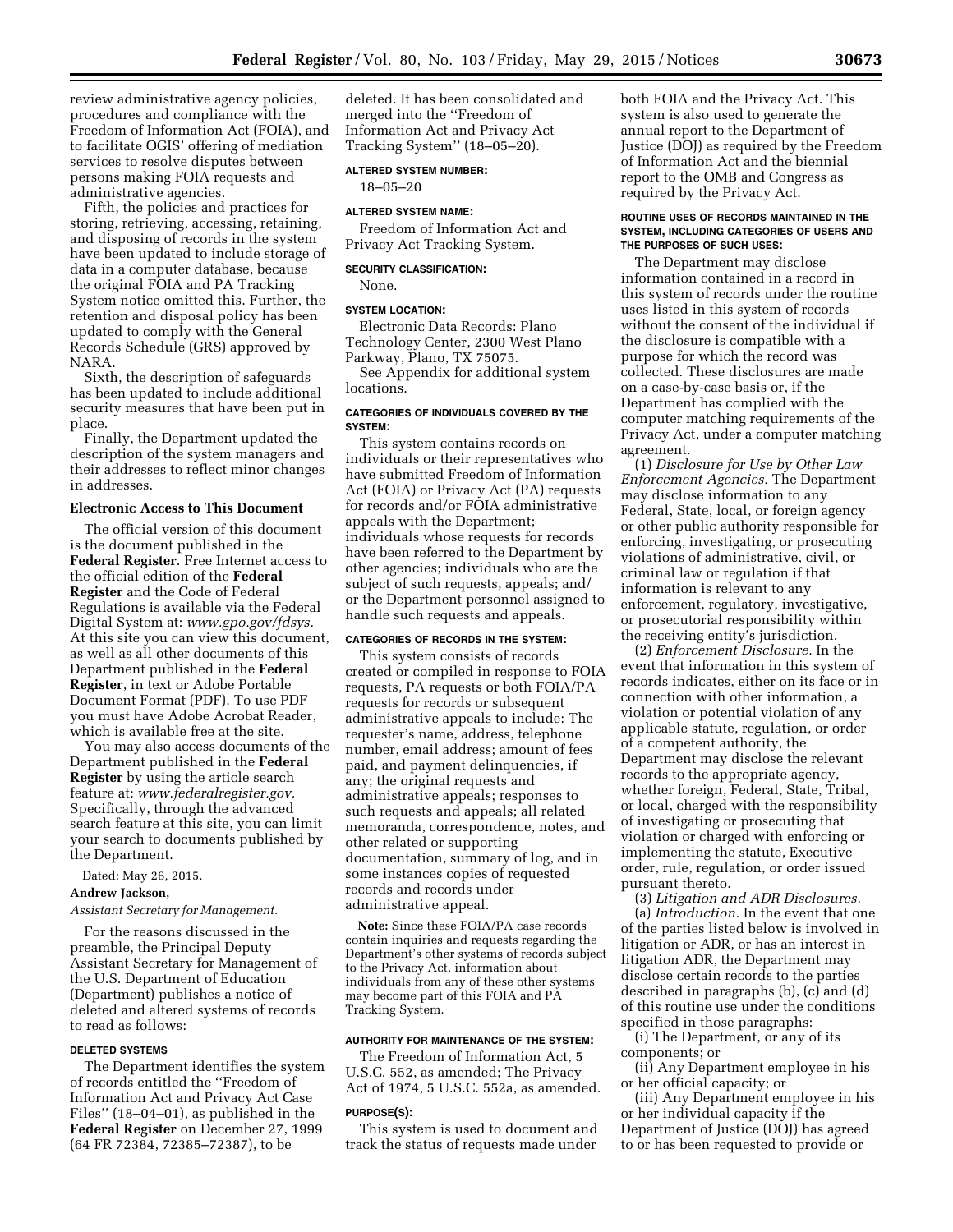arrange for representation of the employee;

(iv) Any Department employee in his or her individual capacity where the Department has agreed to represent the employee; or

(v) The United States where the Department determines that the litigation is likely to affect the Department or any of its components.

(b) *Disclosure to the DOJ.* If the Department determines that disclosure of certain records to the DOJ is relevant and necessary to litigation or ADR, the Department may disclose those records as a routine use to the DOJ.

(c) *Adjudicative Disclosures.* If the Department determines that disclosure of certain records to an adjudicative body before which the Department is authorized to appear, an individual or entity designated by the Department or otherwise empowered to resolve or mediate disputes is relevant and necessary to the litigation or ADR, the Department may disclose those records as a routine use to the adjudicative body, individual, or entity.

(d) *Parties, Counsel, Representatives, and Witnesses.* If the Department determines that disclosure of certain records to a party, counsel, representative, or witness is relevant and necessary to the litigation or ADR, the Department may disclose those records as a routine use to the party, counsel, representative, or witness.

(4) *Employment, Benefit, and Contracting Disclosure.* 

(a) *For Decisions by the Department.*  The Department may disclose a record to a Federal, State, or local agency maintaining civil, criminal, or other relevant enforcement or other pertinent records, or to another public authority or professional organization, if necessary to obtain information relevant to a Department decision concerning the hiring or retention of an employee or other personnel action, the issuance of a security clearance, the letting of a contract, or the issuance of a license, grant, or other benefit.

(b) *For Decisions by Other Public Agencies and Professional Organizations.* The Department may disclose a record to a Federal, State, local, or foreign agency or other public authority or professional organization, in connection with the hiring or retention of an employee or other personnel action, the issuance of a security clearance, the reporting of an investigation of an employee, the letting of a contract, or the issuance of a license, grant, or other benefit, to the extent that the record is relevant and necessary to the receiving entity's decision on the matter.

(5) *Employee Grievance, Complaint or Conduct Disclosure.* The Department may disclose a record in this system of records to another agency of the Federal Government if the record is relevant to one of the following proceedings regarding a present or former employee of the Department: A complaint, a grievance, or a disciplinary or competence determination proceeding. The disclosure may only be made during the course of the proceeding.

(6) *Labor Organization Disclosure.*  The Department may disclose records from this system to an arbitrator to resolve disputes under a negotiated grievance procedure or to officials of labor organizations recognized under 5 U.S.C. chapter 71 when relevant and necessary to their duties of exclusive representation.

(7) *Freedom of Information Act (FOIA) and Privacy Act Advice Disclosure.* The Department may disclose records to the DOJ and the Office of Management and Budget if the Department concludes that disclosure is desirable or necessary in determining whether particular records are required to be disclosed under the FOIA or the Privacy Act.

(8) *Disclosure to the DOJ.* The Department may disclose records to the DOJ to the extent necessary for obtaining DOJ advice on any matter relevant to an audit, inspection, or other inquiry related to the programs covered by this system.

(9) *Contract Disclosure.* If the Department contracts with an entity for the purposes of performing any function that requires disclosure of records in this system to employees of the contractor, the Department may disclose the records to those employees. Before entering into such a contract, the Department shall require the contractor to maintain Privacy Act safeguards as required under subsection (m) of the Privacy Act (5 U.S.C. 552a(m)) with respect to the records in the system.

(10) *Research Disclosure.* The Department may disclose records to a researcher if an appropriate official of the Department determines that the individual or organization to which the disclosure would be made is qualified to carry out specific research related to functions or purposes of this system of records. The official may disclose records from this system of records to that researcher solely for the purpose of carrying out that research related to the functions or purposes of this system of records. The researcher shall be required to maintain Privacy Act safeguards with respect to the disclosed records.

(11) *Congressional Member Disclosure.* The Department may disclose records to a member of Congress from the record of an individual in response to an inquiry from the member made at the written request of that individual. The member's right to the information is no greater than the right of the individual who requested it.

(12) *Disclosure to the OMB for Credit Reform Act (CRA) Support.* The Department may disclose records to OMB as necessary to fulfill CRA requirements.

(13) *Disclosure in the Course of Responding to a Breach of Data.* The Department may disclose records from this system to appropriate agencies, entities, and persons when: (a) The Department suspects or has confirmed that the security or confidentiality of information in the system of records has been compromised; (b) the Department has determined that as a result for the suspected or confirmed compromise there is a risk of harm to economic or property interests, identity theft or fraud, or harm to the security or integrity of this system or other systems or programs (whether maintained by the Department or another agency or entity) that rely upon the compromised information; and (c) the disclosure made to such agencies, entities, and persons is reasonably necessary to assist in connection with the Department's efforts to respond to the suspected or confirmed compromise and prevent, minimize, or remedy such harm.

(14) *Disclosure to National Archives Records Administration, Office of Government Information Services (OGIS).* The Department may disclose records to the National Archives and Records Administration (NARA), Office of Government Information Services (OGIS), to the extent necessary to fulfill its responsibilities in 5 U.S.C. 552(h), to review administrative agency policies, procedures and compliance with the Freedom of Information Act (FOIA), and to facilitate OGIS' offering of mediation services to resolve disputes between persons making FOIA requests and administrative agencies.

### **DISCLOSURE TO CONSUMER REPORTING AGENCIES:**

Not applicable to this notice.

### **POLICIES AND PRACTICES FOR STORING, RETRIEVING, ACCESSING, RETAINING, AND DISPOSING OF RECORDS IN THE SYSTEM:**

## **STORAGE:**

Paper records are kept in file folders in locked file cabinets. Electronic records are kept in a computer database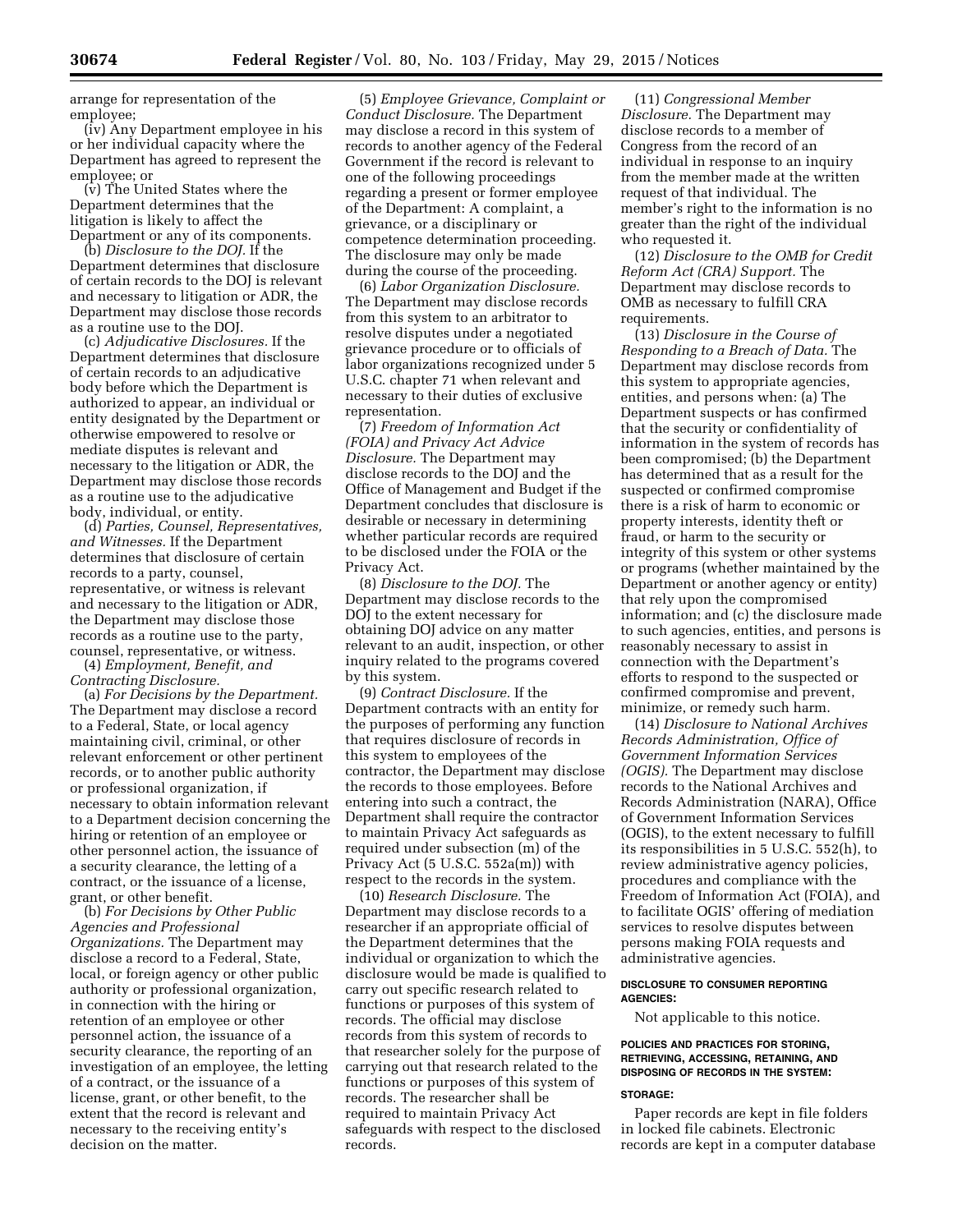and on a web-based portal maintained by the Department.

#### **RETRIEVABILITY:**

Records are retrieved by the name of the individual or the control tracking number.

## **SAFEGUARDS:**

All physical access to the sites of the Department and the Department's contractors where this system of records are maintained is controlled and monitored by security personnel who check each individual entering the building for his or her employee badge. Paper files are kept in locked file cabinets. Immediate access to these records is restricted to authorized staff. Direct access to the computer system employed by the Department is restricted to authorized Department staff performing official duties. Authorized staff members are assigned passwords that must be used for access to computerized data. Also, an additional password is necessary to gain access to the system. The system-access password is changed frequently. The Department's information system's security posture has been certified and accredited in accordance with applicable Federal standards. The computer database maintained by Privacy Information & Records Management Services, Office of Management, is accessible only to authorized persons and is passwordprotected and utilizes security hardware and software. Additionally, the webbased portal is accessible only to authorized persons and is passwordprotected.

In accordance with the Federal Information Security Management Act of 2002 (FISMA), the Freedom of Information Act and Privacy Act Tracking System must receive a signed Authority to Operate (ATO) from a designated Education official. The ATO process includes an assessment of security controls, a plan of action and milestones to remediate any identified deficiencies, and a continuous monitoring program.

FISMA controls implemented by the Department include a combination of management, operational, and technical controls, and include the following control families: Access control, awareness and training, audit and accountability, security assessment and authorization, configuration management, contingency planning, identification and authentication, incident response, maintenance, media protection, physical and environmental protection, planning, personnel security, privacy, risk assessment, system and services acquisition, system

and communications protection, system and information integrity, and program management.

### **RETENTION AND DISPOSAL:**

Records relating to FOIA and PA Tracking System are retained in

accordance with General Records

Schedule (GRS 14):

- FOIA Requests Files—GRS 14, Item 11a (Ed Schedule No.: 151)
- FOIA Appeals Files—GRS 14, Item 12.a–c (Ed Schedule No.: 152)
- FOIA Control Files —GRS 14, Item 13.a–c (Ed Schedule No.: 153)
- FOIAXpress—ED 086 Information Systems Supporting Materials for System Software

## **SYSTEM MANAGER(S) AND ADDRESS:**

Freedom of Information Act Service Center Director, Room LBJ 2E305, 400 Maryland Ave. SW., Washington, DC 20202.

#### **NOTIFICATION PROCEDURE:**

If an individual wishes to gain access to a record in this system of records, he or she should contact the system manager at the appropriate office or region where the original FOIA or Privacy Act requests were sent, or from where the response was received. A request to amend a record must meet the requirements of the Department's Privacy Act regulations in 34 CFR 5b.5, including proof of identity.

#### **RECORD ACCESS PROCEDURES:**

If an individual wishes to gain access to a record in this system of records, he or she should contact the system manager at the appropriate office or region where the original FOIA or Privacy Act requests were sent, or from where the response was received. A request to amend a record must meet the requirements of the Department's Privacy Act regulations in 34 CFR 5b.5, including proof of identity.

## **CONTESTING RECORD PROCEDURES:**

If an individual wishes to contest the content of a record pertaining to him or herself that is contained in the system of records, he or she should contact the system manager at the appropriate office or region where the original FOIA or Privacy Act requests were sent (see appendix), or from where the response was received. A request to amend a record must meet the requirements of the Department's Privacy Act regulations in 34 CFR 5b.7.

### **RECORD SOURCE CATEGORIES:**

Information in this system of records is obtained from the individual who submitted the request, officials of the Department, and official Department documents.

### **EXEMPTIONS CLAIMED FOR THE SYSTEM:**  None.

## **Appendix to 18–05–20**

#### **FOIA PROGRAM OFFICES**

Office of the Secretary, U.S. Department of Education, 400 Maryland Avenue SW., Room 7C122, Washington, DC 20202.

Office of the Under Secretary, U.S. Department of Education, 400 Maryland Avenue SW., Room 7E313, Washington, DC 20202.

Office of the Deputy Secretary, U.S. Department of Education, 400 Maryland Avenue SW., Room 7W316, Washington, DC 20202.

Office of the Chief Financial Officer, U.S. Department of Education, Potomac Center Plaza, 550 12th Street SW., Room 6105, Washington, DC 20202.

Office of Chief Information Officer, U.S. Department of Education, Potomac Center Plaza, 550 12th Street SW., Room 9111, Washington, DC 20202.

Office of Special Education and Rehabilitative Services, U.S. Department of Education, Potomac Center Plaza, 550 12th Street SW., Room 5064, Washington, DC 20202.

Office of Career, Technical, and Adult Education, U.S. Department of Education, Potomac Center Plaza, 550 12th Street SW., Room 11129, Washington, DC 20202.

Office of the General Counsel, U.S. Department of Education, 400 Maryland Avenue SW., Room 6E333, Washington, DC 20202.

Office of Management, U.S. Department of Education, 400 Maryland Avenue SW., Room 2E209, Washington, DC 20202.

Office of Inspector General, U.S. Department of Education, Potomac Center Plaza, 550 12th Street SW., Room 8086, Washington, DC 20202.

Office of Elementary and Secondary Education, U.S. Department of Education, 400 Maryland Avenue SW., Room 3W253, Washington, DC 20202.

Office of Student Financial Assistance Programs, U.S. Department of Education, Union Center Plaza, 830 1st Street NE., Room 22D2, Washington, DC 20202.

Office for Civil Rights, U.S. Department of Education, 400 Maryland Avenue SW., Room 4C151, Washington, DC 20202.

Institute of Education Sciences, U.S. Department of Education, Capital Place, 555 New Jersey Avenue NW., Room 627B, Washington, DC 20208.

Office of Postsecondary Education, U.S. Department of Education, 1990 K Street NW., Room 7147, Washington, DC 20006.